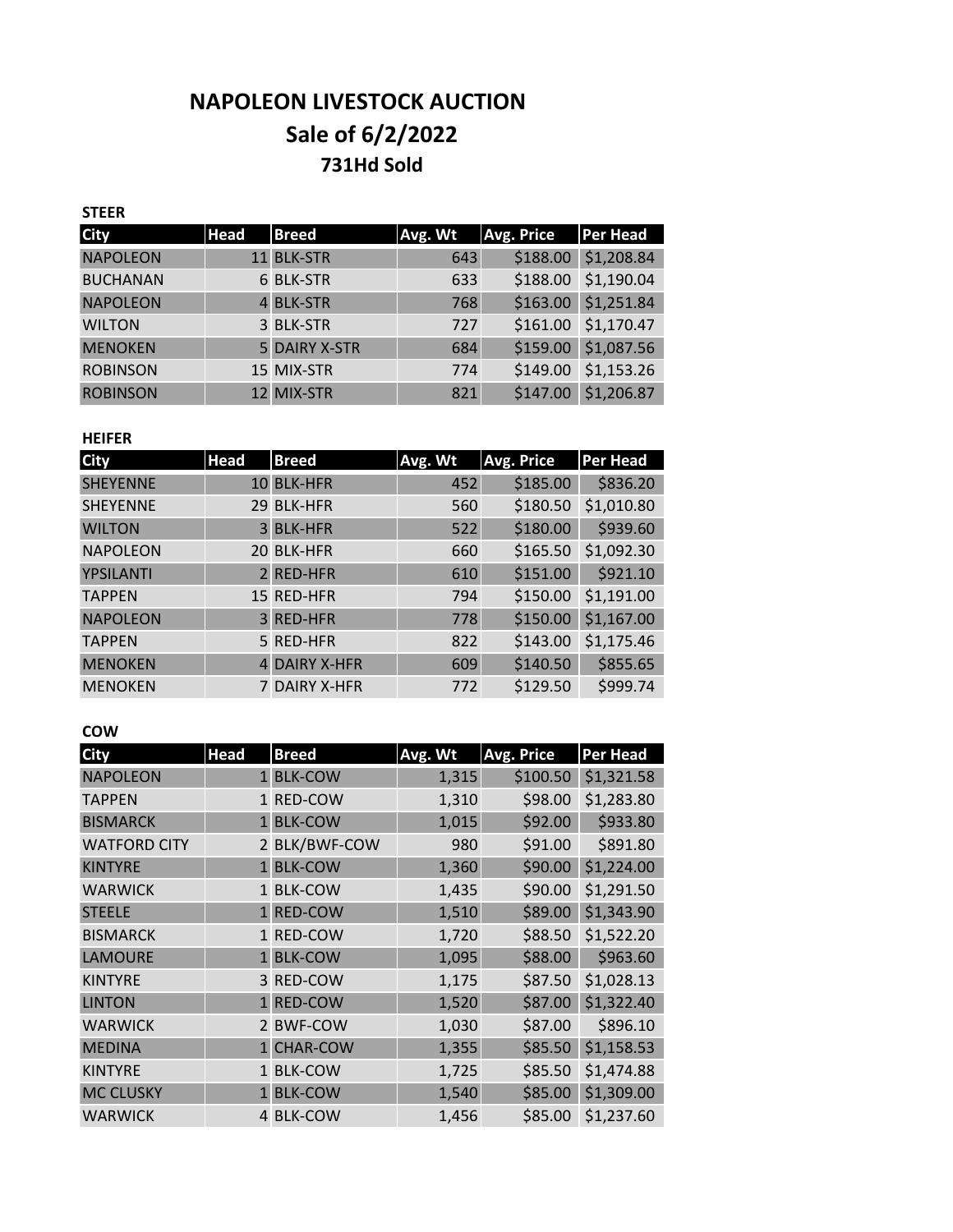| <b>STEELE</b>       | 1 BLK-COW   | 1,655 | \$84.50 | \$1,398.48 |
|---------------------|-------------|-------|---------|------------|
| <b>LINTON</b>       | 2 BLK-COW   | 1,453 | \$84.50 | \$1,227.79 |
| <b>WARWICK</b>      | 4 HRF-COW   | 1,228 | \$84.50 | \$1,037.66 |
| <b>VALLEY CITY</b>  | 1 BLK-COW   | 1,765 | \$84.50 | \$1,491.43 |
| <b>NAPOLEON</b>     | 1 RWF-COW   | 1,340 | \$84.50 | \$1,132.30 |
| <b>BISMARCK</b>     | 1 BWF-COW   | 1,560 | \$84.00 | \$1,310.40 |
| <b>STREETER</b>     | 1 RED-COW   | 1,845 | \$84.00 | \$1,549.80 |
| <b>MEDINA</b>       | 2 RED-COW   | 1,478 | \$83.50 | \$1,234.13 |
| <b>NAPOLEON</b>     | 1 BLK-COW   | 1,600 | \$83.50 | \$1,336.00 |
| <b>LAMOURE</b>      | 1 RED-COW   | 1,435 | \$83.50 | \$1,198.23 |
| <b>KINTYRE</b>      | 1 BLK-COW   | 1,315 | \$83.00 | \$1,091.45 |
| <b>WARWICK</b>      | 5 MIX-COW   | 1,533 | \$83.00 | \$1,272.39 |
| <b>STEELE</b>       | 1 RED-COW   | 1,755 | \$83.00 | \$1,456.65 |
| <b>WARWICK</b>      | 7 BWF-COW   | 1,361 | \$82.50 | \$1,122.83 |
| <b>KINTYRE</b>      | 1 BLK-COW   | 1,665 | \$81.50 | \$1,356.98 |
| <b>STEELE</b>       | 1 BLK-COW   | 1,275 | \$81.00 | \$1,032.75 |
| <b>NAPOLEON</b>     | 1 BLK-COW   | 1,395 | \$81.00 | \$1,129.95 |
| <b>KINTYRE</b>      | 2 RED-COW   | 1,448 | \$80.50 | \$1,165.64 |
| <b>WATFORD CITY</b> | 1 BLK-COW   | 1,075 | \$80.00 | \$860.00   |
| <b>DRISCOLL</b>     | 1 BLK-COW   | 1,190 | \$79.50 | \$946.05   |
| <b>EDGELEY</b>      | 2 BLK-COW   | 1,413 | \$79.50 | \$1,123.34 |
| <b>WARWICK</b>      | 12 BWF-COW  | 1,432 | \$79.50 | \$1,138.44 |
| <b>KINTYRE</b>      | 11 BLK-COW  | 1,370 | \$79.25 | \$1,085.73 |
| <b>STEELE</b>       | 1 BLK-COW   | 1,575 | \$79.00 | \$1,244.25 |
| <b>KINTYRE</b>      | 2 BLK-COW   | 1,240 | \$79.00 | \$979.60   |
| <b>KINTYRE</b>      | 1 BLK-COW   | 1,385 | \$79.00 | \$1,094.15 |
| <b>KINTYRE</b>      | 4 RED-COW   | 1,256 | \$79.00 | \$992.24   |
| <b>NAPOLEON</b>     | 1 BWF-COW   | 1,185 | \$79.00 | \$936.15   |
| <b>MONTPELIER</b>   | 1 BLK-COW   | 1,200 | \$79.00 | \$948.00   |
| <b>KINTYRE</b>      | 1 BWF-COW   | 1,425 | \$78.50 | \$1,118.63 |
| <b>DRISCOLL</b>     | 6 MIX-COW   | 1,267 | \$78.00 | \$988.26   |
| <b>KINTYRE</b>      | 1 BLK-COW   | 1,325 | \$78.00 | \$1,033.50 |
| <b>LINTON</b>       | 1 BLK-COW   | 1,290 | \$78.00 | \$1,006.20 |
| <b>TAPPEN</b>       | 1 RWF-COW   | 1,530 | \$78.00 | \$1,193.40 |
| <b>MEDINA</b>       | 1 BLK-COW   | 1,335 | \$77.50 | \$1,034.63 |
| <b>LEHR</b>         | 1 BLK-COW   | 1,365 | \$77.00 | \$1,051.05 |
| <b>VALLEY CITY</b>  | 1 BLK-COW   | 1,320 | \$76.50 | \$1,009.80 |
| <b>BISMARCK</b>     | 1 BLK-COW   | 1,560 | \$76.50 | \$1,193.40 |
| <b>LAMOURE</b>      | 1 BLK-COW   | 1,010 | \$76.50 | \$772.65   |
| <b>BOWDON</b>       | 1 RED-COW   | 1,295 | \$76.00 | \$984.20   |
| <b>NAPOLEON</b>     | 2 BLK-COW   | 1,660 | \$75.50 | \$1,253.30 |
| <b>NAPOLEON</b>     | 1 BLK-COW   | 1,500 | \$75.50 | \$1,132.50 |
| <b>EDGELEY</b>      | 1 BLK-COW   | 1,520 | \$75.00 | \$1,140.00 |
| LEHR                | 1 BLK-COW   | 1,145 | \$75.00 | \$858.75   |
| <b>VALLEY CITY</b>  | 1 XBRED-COW | 1,445 | \$74.50 | \$1,076.53 |
| <b>EDGELEY</b>      | 1 BLK-COW   | 1,255 | \$74.50 | \$934.98   |
| <b>LINTON</b>       | 1 BLK-COW   | 1,565 | \$74.00 | \$1,158.10 |